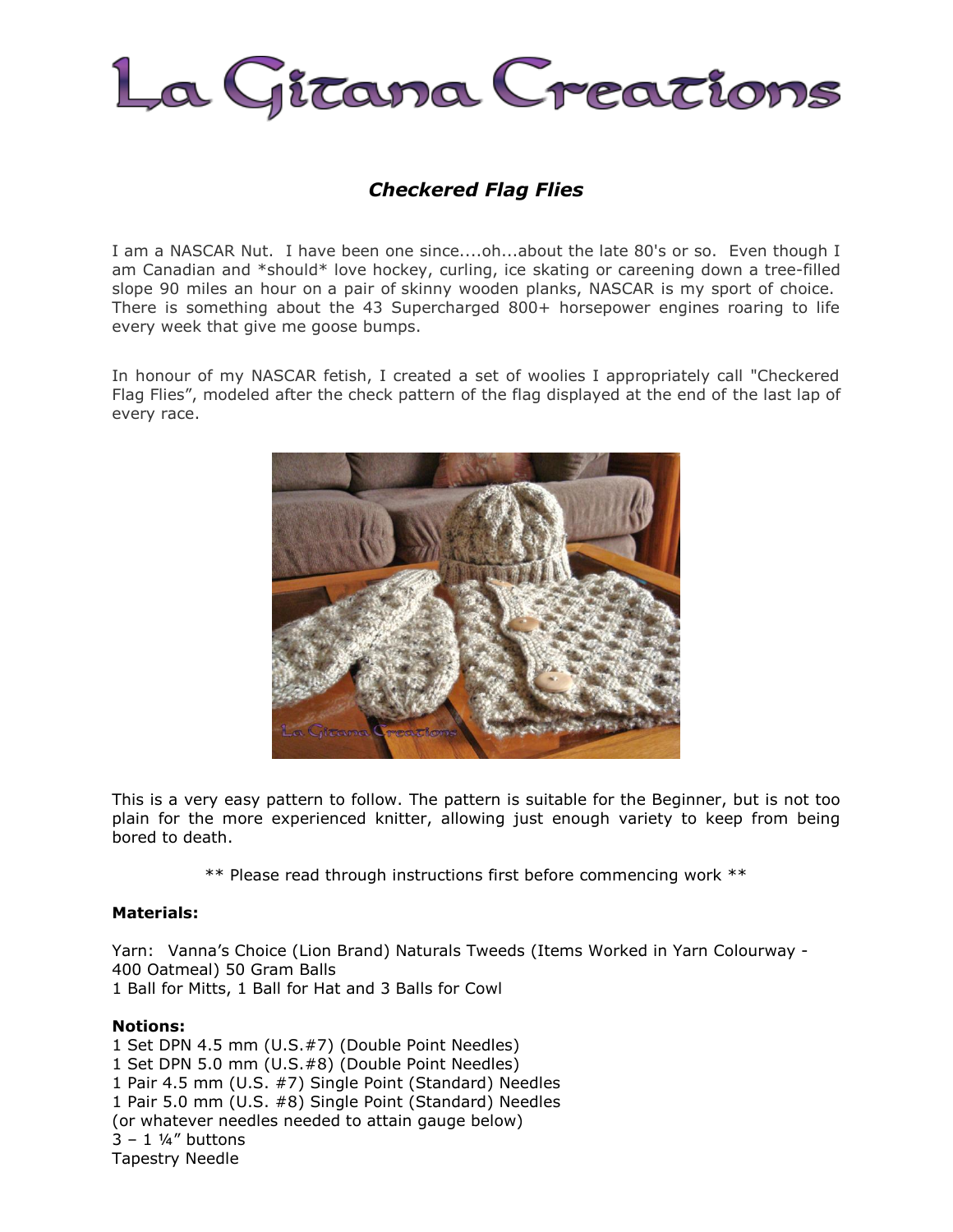**Gauge:** 28 stitches and 30 rows =  $4''$  (10 cm) in Stockinette Stitch using 5.0 mm (U.S.  $\#$  8)

**Size:** Mitts (Fits Ladies Small to Medium) Hat (Fits a Ladies Small) Cowl (one size fits all)

## **Checkered Flag Mitts**

With 4.5 mm (U.S.#7) DPNS, cast on 32 stitches and divide onto 3 needles as follows: 10 on needle 1, 12 on needle 2 and 10 on needle 3.

Join round (being careful not to twist) and work 20 rounds of K2, P2 ribbing, increasing 8 stitches evenly across last round (40 stitches total).

Change to 5.0 mm (U.S.#8) needles and re-distribute stitches so that there are 10 stitches on each of 4 needles.

## **Work in pattern as follows:**

Row 1: \*K4, P4. Repeat from \* to end of round. Rows 2 to 4: As Row 1 Row 5: \*P4, K4. Repeat from \* to end of round. Rows 6 to 8: As Row 5

These 8 rounds make one pattern 'set', after first 8 rounds have been completed, work rounds 1 to 4 once more.

**To shape Thumb Gusset:** *Note - All Thumb Gusset stitches are knitted in stockinette (knit) stitch, including increase stitches.*

Round 1: Work  $1^{st}$  20 stitches in established pattern, Inc. 1 stitch in each of next 2 stitches (knit-wise), complete remaining round in established pattern.

Rnd 2: Work 20 stitches in pattern, but knit the next 6 stitches in the Thumb Gusset shaping.

\*Note: the beginning 2 stitches and the last 2 stitches in the Thumb Gusset shaping will be for a 4 stitch pattern block that will become part of the original established pattern.

Rnd 3: Work  $1^{st}$  20 stitches in pattern, inc. 1 stitch in next stitch, K4, increase 1 stitch in next stitch, work in pattern to end of round.

Rnd 4: Work 20 stitches in pattern, K8, work remaining stitches in pattern.

Rnd 5: Work 20 stitches in pattern, P2, inc. 1 stitch in next stitch, K3, inc. 1 stitch in next stitch, P2, complete remaining round in pattern.

Rnd 6: Work 20 stitches in pattern, P2, K6, P2, work in pattern to end of round.

Rnd 7: Work 20 stitches in pattern, P2, inc. 1 stitch in next stitch, K4, inc. 1 stitch in next stitch, P2, work remaining round in pattern.

Rnd 8: Work 20 stitches in pattern, P2, K8, P2, work in pattern to end of round.

Rnd 9: Work 20 stitches in pattern, K2, inc. 1 stitch in next stitch, K6, inc. 1 stitch in next stitch, K2, work in pattern to end of round.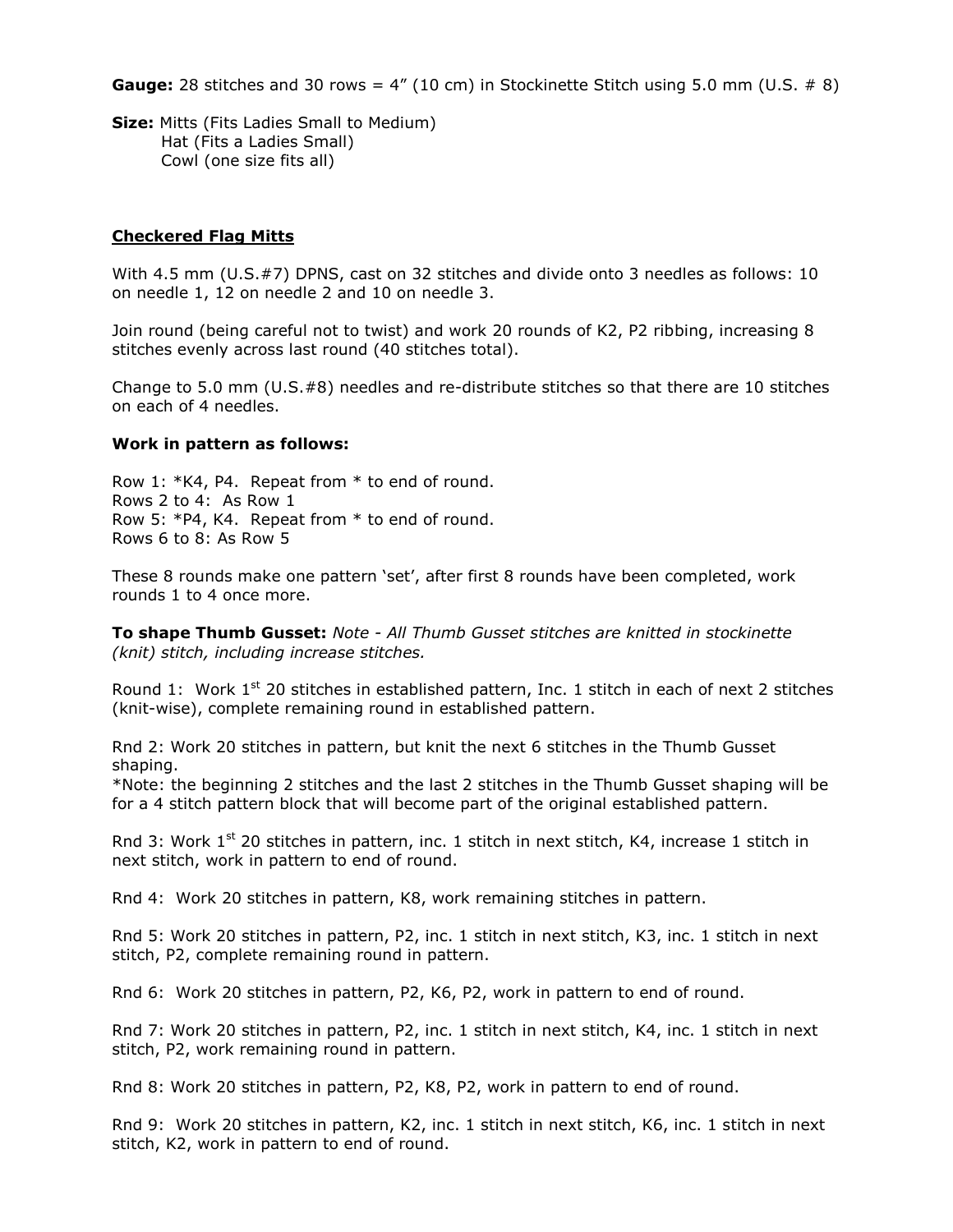Rnd 10: Work 20 stitches in pattern, K2, inc, 1 stitch in next stitch, K8, inc. 1 stitch in next stitch, K2, work in pattern to end of round.

Rnd 11: Work 20 stitches in pattern, K2, place next 12 stitches in stitch holder or waste yarn (these will be your thumb stitches to be worked later), K2, work in pattern to end of round.

Next Round: Work round in established pattern.

Continue in established pattern until 6 complete patterns (rows 1-8) have been worked, THEN work rows  $1 - 4$  of pattern once more (6  $\frac{1}{2}$  patterns completed)

## **To Shape Top:**

Next Round: \*K2, K2 tog, repeat from \* to end of round (32 stitches on needles)

Next Round: Knit

Next Round: \*K1, K2 tog, repeat from \* to end of round (20 stitches on needles)

Next Round: Knit

Next Round: \*K2 tog, repeat from \* to end of round (10 stitches on needles)

Break yarn, thread yarn with a darning needle through remaining stitches, pull tight and secure, weave in tail.

## **Thumb:**

Remove thumb stitches from stitch holder and divide equally onto 3 needles (4 per needle), pickup and knit 4 stitches across upper 'V' side of thumb, place these stitches on  $4<sup>th</sup>$  needle. 16 stitches total.

Knit 10 rounds in stockinette stitch (knit every round) or until desired length of thumb is reached (my hands are small, so 10 rounds was perfect).

## **To shape top:**

Round 1: \*K2 tog. repeat from \* to end of round (8 stitches on needles)

Round 2: \*K2 tog. repeat from \* to end of round ( 4 stitches on needles)

Break yarn, thread yarn through remaining 4 stitches with a darning needle and pull tight and secure. Weave in end. Take starting tail from beginning of thumb gusset and weave in any gaps in 'V' area of thumb.

## **Checkered Flag Buttoned Cowl**

#### **Materials:**

3 Balls Vanna's Choice, Colour: Oatmeal 3 - 1 ½" buttons 5.0 mm (U.S. #8) Single Point Knitting Needles (or whatever needles needed to obtain gauge listed above)

Using 5.0 mm single-point needles, CO 54 stitches. Work 5 rows Garter Stitch (knit every row).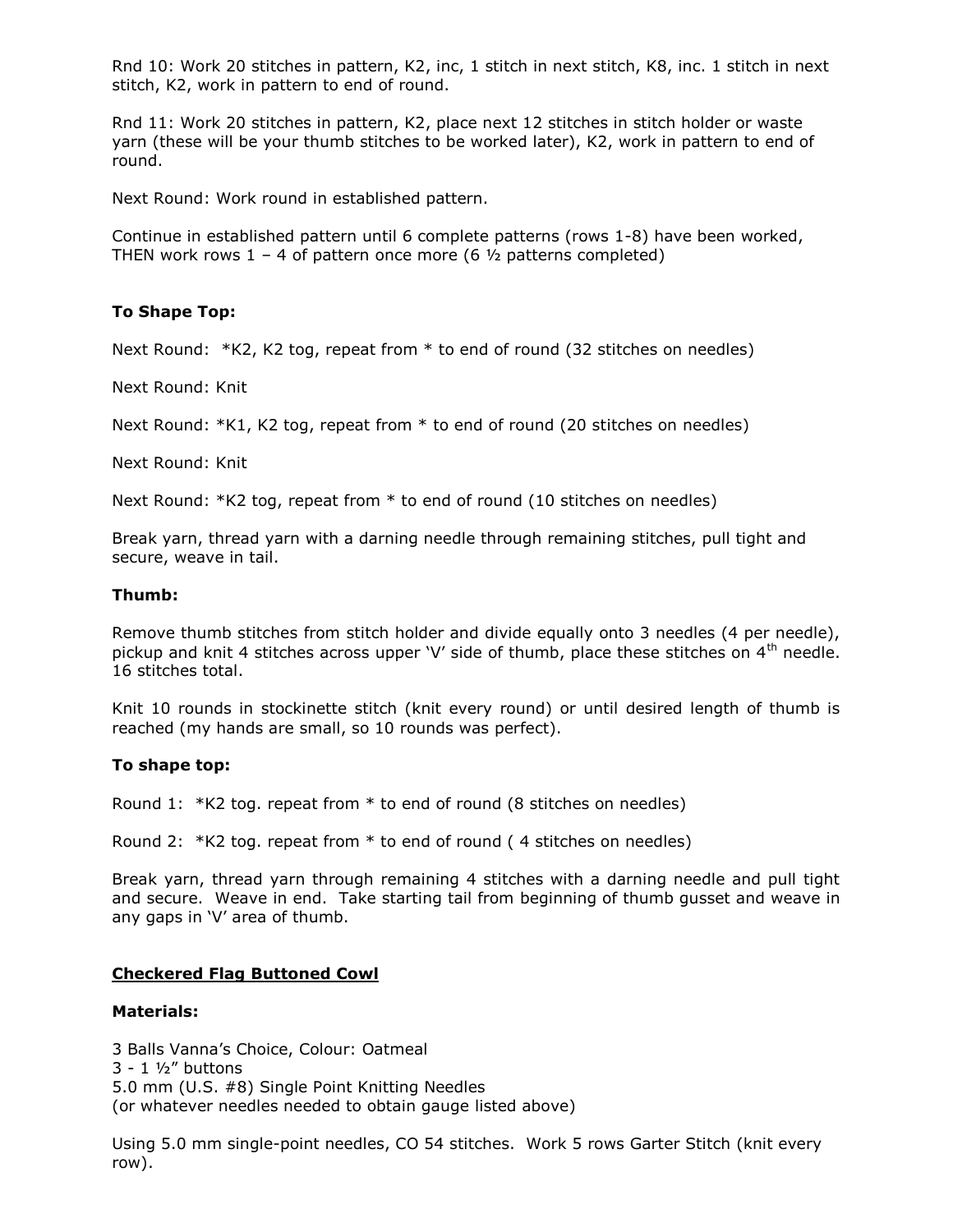#### **Then commence work in pattern as follows:**

Row 1: P2, \*K4, P4, repeat from \* to last 2 stitches, P2 Row 2: K2, \*P4, K4, repeat from \* to last 2 stitches, K2 Row 3: As Row 1 Row 4: As Row 2 Row 5: K2, \*P4, K4, repeat from \* to last 2 stitches, K2 Row 6: P2, \*K4, P4, repeat from \* to last 2 stitches, P2 Row 7: As Row 5 Row 8: As Row 6

These 8 rows make one completed pattern set. Repeat these 8 rows until work measures 20" long.

#### **Create Buttonholes:**

Next Row: Knit Next Row: K5, BO 5 stitches, K15, BO 5 stitches, K15, BO 5 Stitches, K4 Next Row: K4, CO 5 stitches, K15, CO 5 stitches, K15, CO 5 stitches, K5 Next Row: Knit Next Row: Knit

BO all stitches Knit-wise.

Sew Buttons on opposite end of cowl, across from corresponding Buttonholes.

#### **Checkered Flag Hat**

**Size:** Ladies Small

#### **Materials:**

1 Ball Vanna's Choice, Colour: Oatmeal 1 Pair 4.5 mm (U.S.#7) Single Point Knitting Needles 1 Pair 5.0 mm (U.S.#8) Single Point Knitting Needles (or whatever needles needed to obtain gauge listed at beginning)

With 4.5 mm (U.S.#7) needles, cast on (CO) 100 stitches and work 10 rows K2, P2 ribbing.

Next Row (RS): Knit (this will be the fold-line of your ribbing)

Work 11 more rows K2, P2 knit, increasing 4 stitches evenly across last row.

Change to 5.0 mm (U.S.#8) needles and work in pattern as follows:

Row 1: P1, \*K4, P4, repeat from \* to last 2 stitches, P1 Row 2: K1, \*P4, K4, repeat from \* to last 2 stitches, K1 Row 3: As Row 1 Row 4: As Row 2 Row 5: K1, \*P4, K4, repeat from \* to last 2 stitches, K1 Row 6: P1, \*K4, P4, repeat from \* to last 2 stitches, P1 Row 7: As Row 5 Row 8: As Row 6

These 8 rows make one completed pattern set. Repeat these 8 rows until work measures 5" long from the fold-line of the ribbing. I have a small head, so for my hat, I worked 2